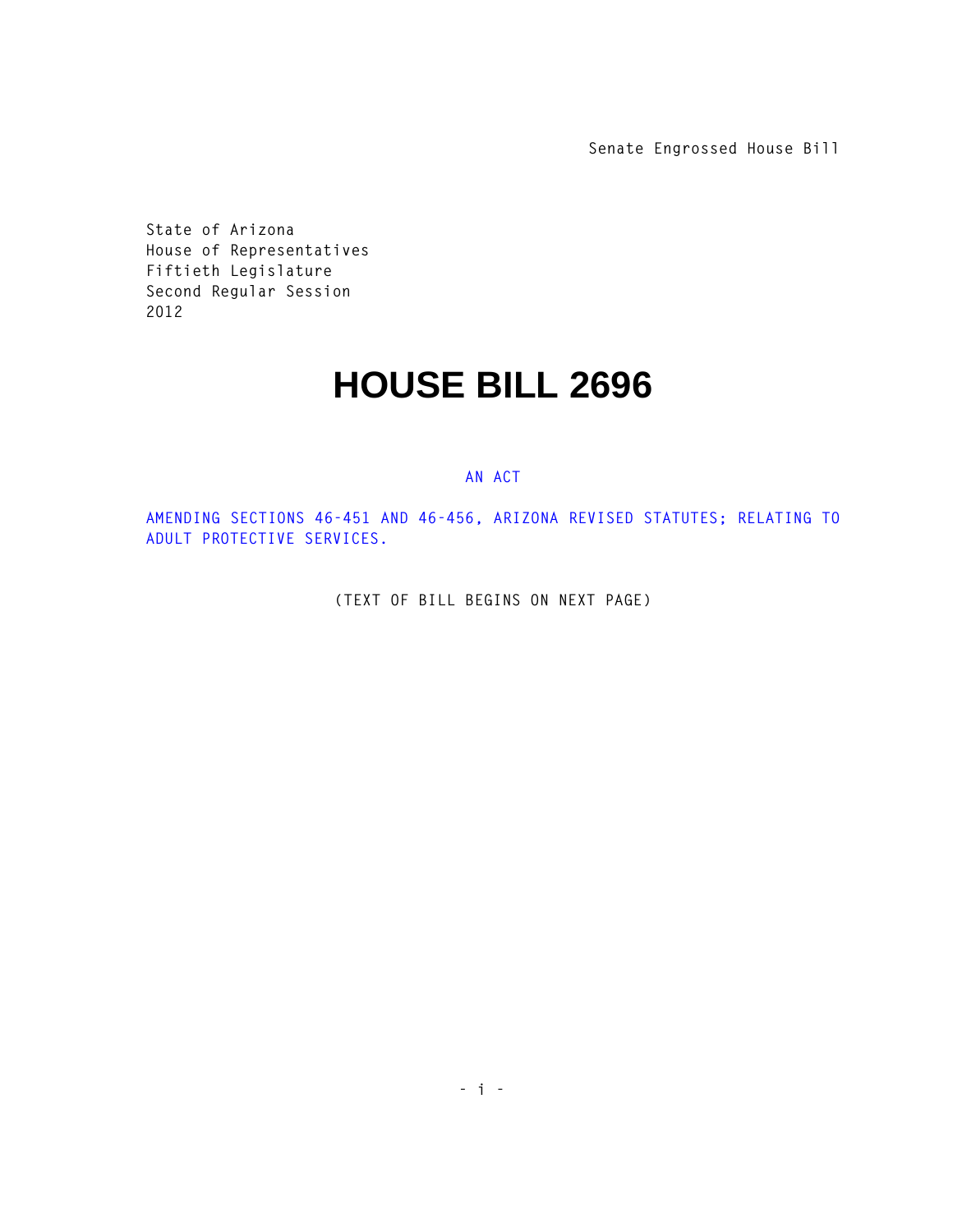**1 Be it enacted by the Legislature of the State of Arizona: 2 Section 1. Section 46-451, Arizona Revised Statutes, is amended to 3 read: 4 46-451. Definitions; program goals 5 A. In this chapter, unless the context otherwise requires: 6 1. "Abuse" means: 7 (a) Intentional infliction of physical harm. 8 (b) Injury caused by negligent acts or omissions. 9 (c) Unreasonable confinement. 10 (d) Sexual abuse or sexual assault. 11 2. "De facto conservator" means any person who takes possession of the 12 estate of a vulnerable adult, without right or lawful authority. A de facto 13 conservator is subject to all of the responsibilities that attach to a 14 legally appointed conservator or trustee. 15 3. "De facto guardian" means any person who takes possession of the 16 person of a vulnerable adult, without right or lawful authority. A de facto 17 guardian is subject to all of the responsibilities that attach to a legally 18 appointed guardian. 19 4. "Exploitation" means the illegal or improper use of a vulnerable 20 adult or his resources for another's profit or advantage. 21 5. "Informed consent" means any of the following: 22 (a) A written expression by the person that the person fully 23 understands the potential risks and benefits of the withdrawal of food, 24 water, medication, medical services, shelter, cooling, heating or other 25 services necessary to maintain minimum physical or mental health and that the 26 person desires that the services be withdrawn. A WRITTEN EXPRESSION THAT IS 27 WITNESSED BY AT LEAST ONE INDIVIDUAL WHO DOES NOT BENEFIT, FINANCIALLY OR 28 OTHERWISE, FROM THE WITHDRAWAL OF SERVICES CREATES A REBUTTABLE PRESUMPTION 29 THAT THE PERSON WAS COMPETENT TO UNDERSTAND THE MEANING AND EFFECT OF THE 30 EXPRESSION. 31 (b) Consent to withdraw food, water, medication, medical services, 32 shelter, cooling, heating or other services necessary to maintain minimum 33 physical or mental health as permitted by an order of a court of competent 34 jurisdiction. 35 (c) A declaration made pursuant to title 36, chapter 32. 36 (d) Consent by another person under a durable power of attorney 37 relating to health care services to withdraw food, water, medication, medical 38 services, shelter, cooling, heating or other services necessary to maintain 39 minimum physical or mental health. 40 6. "Neglect" means a pattern of conduct without the person's informed 41 consent resulting in deprivation of food, water, medication, medical 42 services, shelter, cooling, heating or other services necessary to maintain 43 minimum physical or mental health.**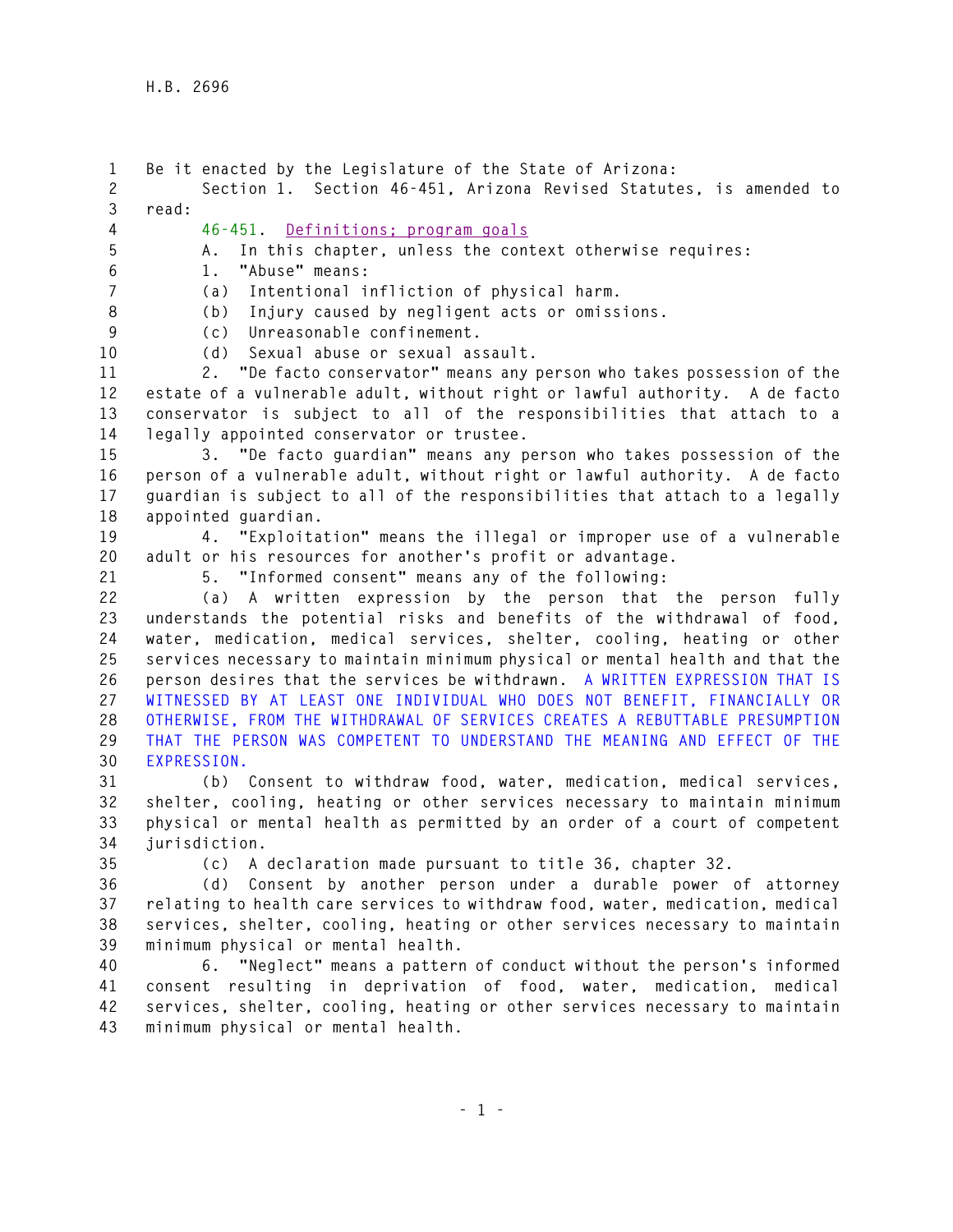**1 7. "Protective services" means a program of identifiable and 2 specialized social services that may offer social services appropriate to 3 resolve problems of abuse, exploitation or neglect of a vulnerable adult.** 

**4 8. "Protective services worker" means a person who has been selected 5 by and trained under the requirements prescribed by the department to provide 6 protective services.** 

**7 9. "Vulnerable adult" means an individual who is eighteen years of age 8 or older and who is unable to protect himself from abuse, neglect or 9 exploitation by others because of a physical or mental impairment. 10 Vulnerable adult includes an incapacitated person as defined in section 11 14-5101.** 

**12 B. Protective services programs shall seek to maintain the adult in 13 his familiar environment by strengthening his capacity for self-maintenance 14 or by providing supportive services.** 

**15 C. Nothing in this section shall be construed to mean that an adult is 16 abused, neglected or in need of protective services for the sole reason that 17 he relies on treatment from a recognized religious method of healing in lieu 18 of medical treatment.** 

**19 D. A written expression pursuant to subsection A, paragraph 5, 20 subdivision (a) of this section is valid only if the person is of sound mind 21 when the consent is made and if the consent is witnessed by at least two 22 individuals who do not benefit by the withdrawal of services.** 

**23 D. THIS SECTION DOES NOT MEAN THAT A PERSON IS EXPLOITED BY A TRANSFER 24 OF ASSETS FOR THE PRIMARY PURPOSE OF OBTAINING OR MAINTAINING ELIGIBILITY FOR 25 BENEFITS UNDER TITLE 36, CHAPTER 29, MEDICAID BENEFITS OR BENEFITS FOR 26 SUPPLEMENTAL SECURITY INCOME, MEDICARE OR VETERANS' ADMINISTRATION PROGRAMS 27 IF THE TRANSFERS OF ASSETS ARE BETWEEN THE PERSON AND ANY OF THE FOLLOWING:** 

**28 1. THE PERSON'S SPOUSE.** 

**29 2. THE PERSON'S DISABLED CHILD.** 

**30 3. A TRUST FOR THE BENEFIT OF THE PERSON'S SPOUSE OR DISABLED CHILD. 31 E. A TRANSFER FOR THE PURPOSE OF OBTAINING OR MAINTAINING ELIGIBILITY 32 FOR BENEFITS UNDER TITLE 36, CHAPTER 29 OR MEDICAID BENEFITS SHALL COMPLY** 

**33 WITH 42 UNITED STATES CODE SECTION 1396p AND SECTIONS 36-2934 AND 36-2934.01.** 

## **34 Sec. 2. Section 46-456, Arizona Revised Statutes, is amended to read: 35 46-456. Duty to a vulnerable adult; financial exploitation; 36 civil penalties; exceptions; definitions**

**37 A. A person who is in a position of trust and confidence to a 38 vulnerable adult shall use the vulnerable adult's assets solely for the 39 benefit of the vulnerable adult and not for the benefit of the person who is 40 in the position of trust and confidence to the vulnerable adult or the 41 person's relatives unless either ANY of the following applies:** 

**42 1. The superior court gives prior approval of the transaction.** 

**43 2. The transaction is specifically authorized in a valid durable power 44 of attorney that is executed by the vulnerable adult as the principal or in a 45 valid trust instrument that is executed by the vulnerable adult as a settlor.**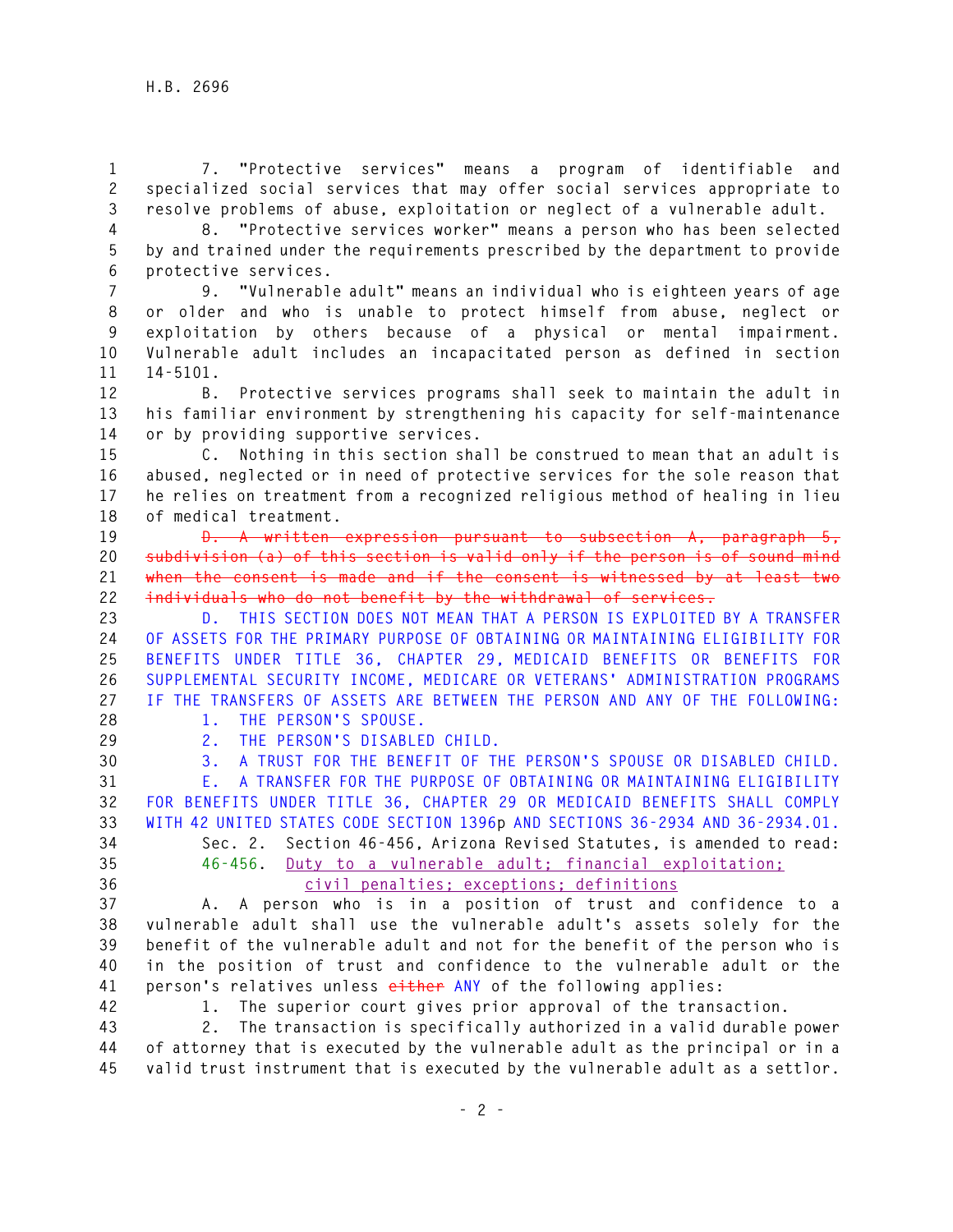**1 3. THE TRANSACTION IS REQUIRED IN ORDER TO OBTAIN OR MAINTAIN 2 ELIGIBILITY FOR SERVICES UNDER TITLE 36, CHAPTER 29.** 

**3 4. THE PERSON IN THE POSITION OF TRUST AND CONFIDENCE TO THE 4 VULNERABLE ADULT IS THE VULNERABLE ADULT'S SPOUSE AND THE TRANSACTION 5 FURTHERS THE INTEREST OF THE MARITAL COMMUNITY, INCLUDING APPLYING FOR 6 BENEFITS FOR SUPPLEMENTAL SECURITY INCOME, MEDICAID, MEDICARE OR VETERANS' 7 ADMINISTRATION PROGRAMS.** 

**8 B. A person who violates subsection A of this section or section 9 13-1802, subsection B shall be subject to actual damages in a civil action 10 brought by or on behalf of a vulnerable adult and the court may award 11 additional damages for IN an amount up to two times the amount of the actual 12 damages.** 

**13 C. In addition to the damages prescribed in subsection B of this 14 section, the court may:** 

**15 1. Order a person who violates subsection A of this section or section 16 13-1802, subsection B to forfeit all or a portion of the person's benefits 17 under title 14, chapter 2 with respect to the estate of the vulnerable adult, 18 including an intestate share, an elective share, an omitted spouse's share, 19 an omitted child's share, a homestead allowance, any exempt property and a 20 family allowance. If the vulnerable adult died intestate, the vulnerable 21 adult's intestate estate passes as if the person who violated subsection A of 22 this section or section 13-1802, subsection B disclaimed that person's 23 intestate share to the extent the court orders that person to forfeit all or 24 a portion of the person's benefits under title 14, chapter 2.** 

**25 2. Revoke, in whole or in part, any revocable:** 

**26 (a) Disposition or appointment of property that is made in a governing 27 instrument by the vulnerable adult to the person who violates subsection A of 28 this section or section 13-1802, subsection B.** 

**29 (b) Provision by the vulnerable adult that is contained in a governing 30 instrument that confers a general or nongeneral power of appointment on the 31 person who violates subsection A of this section or section 13-1802, 32 subsection B.** 

**33 (c) Nomination or appointment by the vulnerable adult that is 34 contained in a governing instrument that nominates or appoints the person who 35 violates subsection A of this section or section 13-1802, subsection B to 36 serve in any fiduciary or representative capacity, including serving as a 37 personal representative, executor, guardian, conservator, trustee or agent.** 

**38 3. Sever the interests of the vulnerable adult and the person who 39 violates subsection A of this section or section 13-1802, subsection B in any 40 property that is held by them at the time of the violation as joint tenants 41 with the right of survivorship or as community property with the right of 42 survivorship, and transform the interests of the vulnerable adult and the 43 person who violated subsection A of this section or section 13-1802, 44 subsection B into tenancies in common. To the extent that the person who 45 violated subsection A of this section or section 13-1802, subsection B did**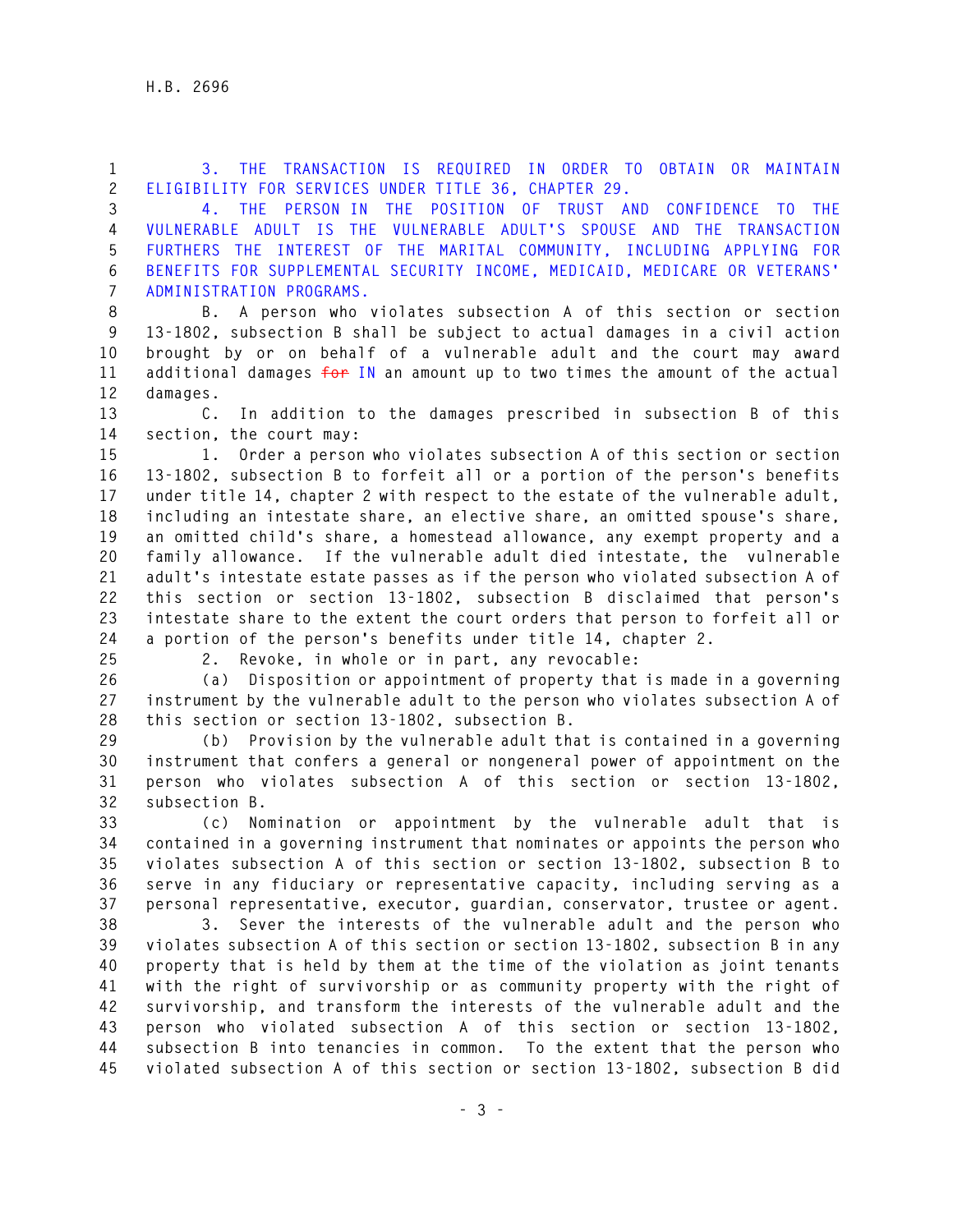**1 not provide adequate consideration for the jointly held interest, the court 2 may cause the person's interest in the subject property to be forfeited in 3 whole or in part.** 

**4 D. A revocation or a severance under subsection C, paragraph 2 or 3 of 5 this section does not affect any third party interest in property that was 6 acquired for value and in good faith reliance on apparent title by 7 survivorship in the person who violated subsection A of this section or 8 section 13-1802, subsection B unless a writing declaring the severance has 9 been noted, registered, filed or recorded in records that are appropriate to 10 the kind and location of the property and that are relied on as evidence of 11 ownership in the ordinary course of transitions TRANSACTIONS involving that 12 property.** 

**13 E. If the court imposes a revocation under subsection C, paragraph 2 14 of this section, provisions of the governing instrument shall be given effect 15 as if the person who violated subsection A of this section or section 16 13-1802, subsection B disclaimed all provisions revoked by the court or, in 17 the case of a revocation of a nomination in a fiduciary or representative 18 capacity, the person who violated subsection A of this section or section 19 13-1802, subsection B predeceased the decedent.** 

**20 F. Section 46-455, subsections F, G, H, I, K, L, M and P also apply to 21 civil violations of this section.** 

**22 G. The vulnerable adult or the duly appointed conservator or personal 23 representative of the vulnerable adult's estate has priority to, and may 24 file, a civil action under this section. If an action is not filed by the 25 vulnerable adult or the duly appointed conservator or personal representative 26 of the vulnerable adult's estate, any other interested person, as defined in 27 section 14-1201, may petition the court for leave to file an action on behalf 28 of the vulnerable adult or the vulnerable adult's estate. Notice of the 29 hearing on the petition shall comply with section 14-1401.** 

**30 H. Subsections A, B, C, D, E and F of this section do not apply to an 31 agent who is acting within the scope of the person's duties as, or on behalf 32 of, any of the following:** 

**33 1. A bank, financial institution or escrow agent licensed or certified 34 pursuant to title 6.** 

**35 2. A securities dealer or salesman registered pursuant to title 44, 36 chapter 12, article 9.** 

**37 3. An insurer, including a title insurer, authorized and regulated 38 pursuant to title 20.** 

**39 4. A health care institution licensed pursuant to title 36, chapter 4 40 that provides services to the vulnerable adult.** 

**41 I. For the purposes of this section:** 

**42 1. "Asset" includes all forms of personal and real property.** 

**43 2. "Disposition or appointment of property" includes a transfer of an 44 item of property or any other benefit of a beneficiary designated in a 45 governing instrument.**